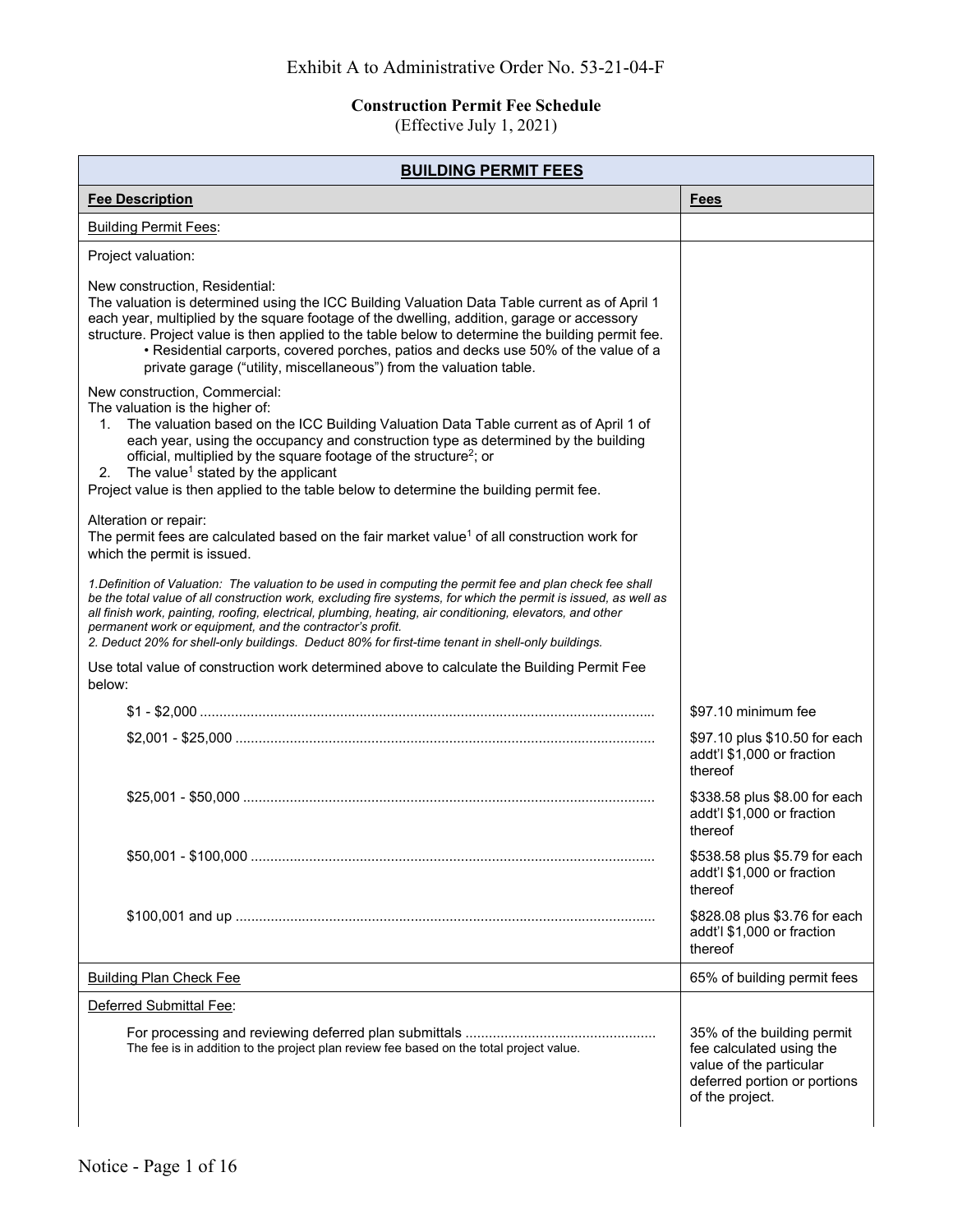| <b>BUILDING PERMIT FEES</b>                                                                                                                                                                                                                                   |                                                                                                                        |
|---------------------------------------------------------------------------------------------------------------------------------------------------------------------------------------------------------------------------------------------------------------|------------------------------------------------------------------------------------------------------------------------|
| <b>Fee Description</b>                                                                                                                                                                                                                                        | <b>Fees</b>                                                                                                            |
|                                                                                                                                                                                                                                                               | Minimum fee: \$107.60 for 1<br>and 2 family dwelling<br>projects; \$215.25 for<br>commercial and all other<br>projects |
| <b>Manufactured Dwelling Permits:</b>                                                                                                                                                                                                                         |                                                                                                                        |
| Fee includes: concrete slab, code compliant runners or foundations, electrical feeder, plumbing<br>connections and all cross-over connections.                                                                                                                | \$354.00*                                                                                                              |
| Fee assessed when system is not installed at the same time and as part of a manufactured<br>dwelling installation permit.                                                                                                                                     | \$131.75                                                                                                               |
| *Accessory structure fees will be assessed based on the value of construction determined under<br>the Building Permit Fee section above.                                                                                                                      |                                                                                                                        |
| •Utility connections beyond 30 lineal feet will be assessed separate fees determined under the<br>Plumbing and Electric Permit Fee section of this Schedule.                                                                                                  |                                                                                                                        |
| • Additional electrical and plumbing services may require additional permits.                                                                                                                                                                                 |                                                                                                                        |
| (Section 2.1086 Eugene Code, 1971)                                                                                                                                                                                                                            | \$755.00                                                                                                               |
| State fee required on all manufactured dwelling and cabana installations to help defray expenses<br>incurred in code development, monitoring and administration of Oregon's manufactured dwelling<br>and cabana installation program. Per OAR 918-500-0105(5) | \$30.00                                                                                                                |
| Additional Plan Review Fee<br>For consultation, coordination and inquiries related to changes, additions or revisions after initial<br>application submittal.                                                                                                 | \$107.60/hr (minimum<br>charge \$53.80)                                                                                |
| <b>Addressing Fees:</b>                                                                                                                                                                                                                                       |                                                                                                                        |
|                                                                                                                                                                                                                                                               | \$44.80                                                                                                                |
|                                                                                                                                                                                                                                                               | \$72.60                                                                                                                |
| <b>Alternative Plan Review Program</b><br>For 1 & 2 family dwellings with engineer / architect certified as plans examiner per ORS 455.628                                                                                                                    | \$107.60                                                                                                               |
| Alternative Materials and Methods<br>Hourly rate charged per person involved in review.                                                                                                                                                                       | \$107.60/hr (minimum<br>charge \$53.80)                                                                                |
| <b>Building Demolition Permit Fee</b>                                                                                                                                                                                                                         | \$223.75                                                                                                               |
| <b>Condominium Conversion Permit Application</b><br>(Section 2.1066 Eugene Code, 1971)                                                                                                                                                                        | \$680.50                                                                                                               |
| <b>Emergency Generator</b>                                                                                                                                                                                                                                    | \$334.25                                                                                                               |
| Excavation & Grading Fees:<br>Applies to all property except public right-of-way                                                                                                                                                                              |                                                                                                                        |
|                                                                                                                                                                                                                                                               | \$107.60                                                                                                               |
| Permit fees:                                                                                                                                                                                                                                                  |                                                                                                                        |
|                                                                                                                                                                                                                                                               | \$107.60                                                                                                               |
|                                                                                                                                                                                                                                                               | \$255.75                                                                                                               |
|                                                                                                                                                                                                                                                               | \$710.75                                                                                                               |
|                                                                                                                                                                                                                                                               | \$967.50                                                                                                               |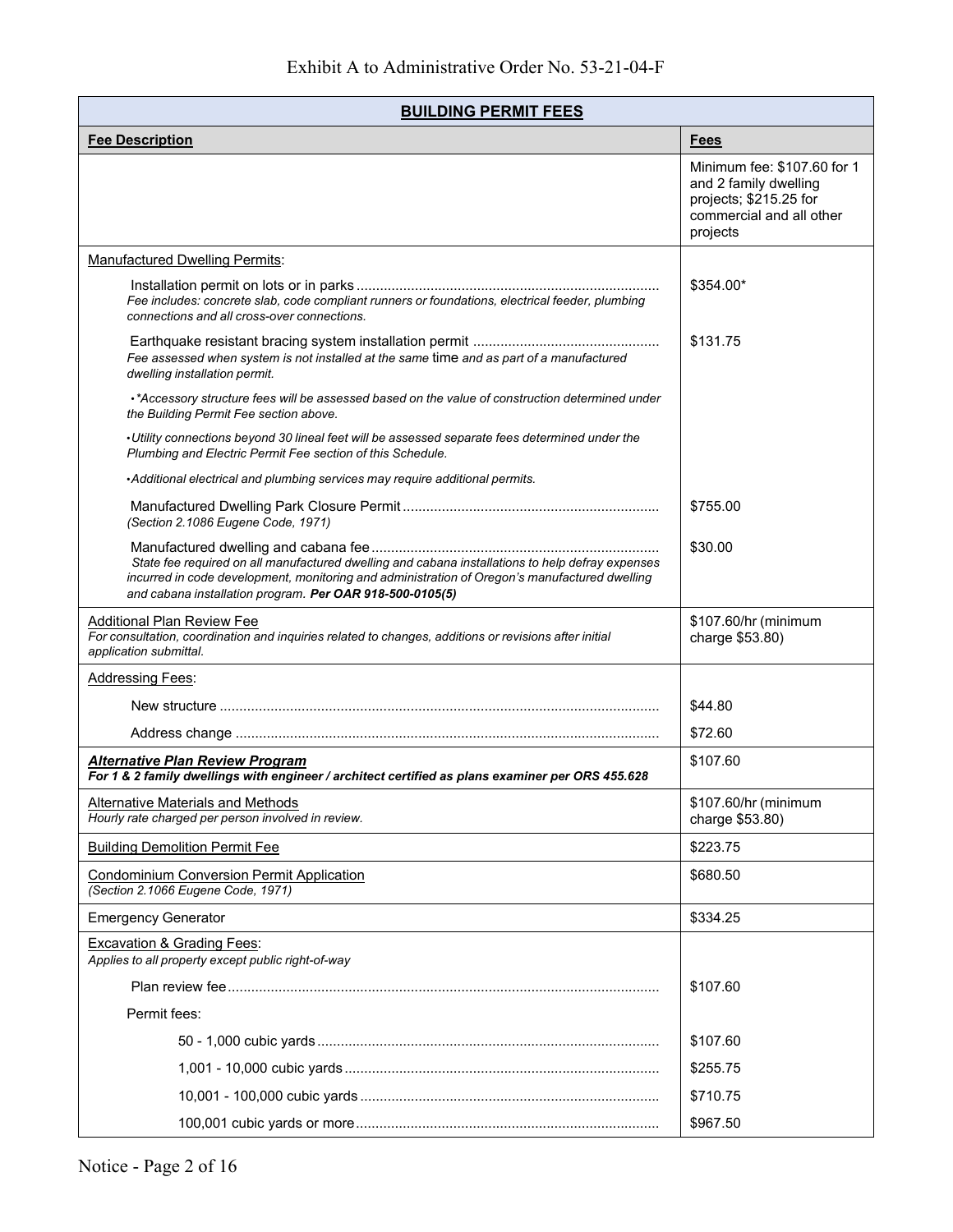| <b>BUILDING PERMIT FEES</b>                                                                                                                                                                                                                |                                                                                                                      |
|--------------------------------------------------------------------------------------------------------------------------------------------------------------------------------------------------------------------------------------------|----------------------------------------------------------------------------------------------------------------------|
| <b>Fee Description</b>                                                                                                                                                                                                                     | <b>Fees</b>                                                                                                          |
| Fire/Life Safety (F/LS) Plan Check Fee                                                                                                                                                                                                     | 40% of bldg. permit fees<br>when F/LS plan review is<br>required                                                     |
| <b>Fire Suppression Residential Stand-Alone and Multi-Purpose Systems:</b><br>Based on area of the residential structure. Base fee includes plan review and inspections.                                                                   |                                                                                                                      |
|                                                                                                                                                                                                                                            | \$230.00                                                                                                             |
|                                                                                                                                                                                                                                            | \$287.00                                                                                                             |
|                                                                                                                                                                                                                                            | \$372.00                                                                                                             |
|                                                                                                                                                                                                                                            | \$471.00                                                                                                             |
| Fire System Fees, Commercial:<br>Fire Sprinkler, Fire Suppression, Fire Alarm, Standpipe, Paint Booth and similar systems.<br>Commercial fire system permit fees shall be charged based on the total valuation of work<br>to be performed. |                                                                                                                      |
|                                                                                                                                                                                                                                            | \$97.10 minimum fee                                                                                                  |
|                                                                                                                                                                                                                                            | \$97.10 plus \$10.50 for each<br>addt'l \$1,000 or fraction<br>thereof                                               |
|                                                                                                                                                                                                                                            | \$338.58 plus \$8.00 for each<br>addt'l \$1,000 or fraction<br>thereof                                               |
|                                                                                                                                                                                                                                            | \$538.58 plus \$5.79 for each<br>addt'l \$1,000 or fraction<br>thereof                                               |
|                                                                                                                                                                                                                                            | \$828.08 plus \$3.76 for each<br>addt'l \$1,000 or fraction<br>thereof                                               |
| <b>Commercial Fire Systems Plan Check Fee</b>                                                                                                                                                                                              | 65% of fire system permit<br>fee                                                                                     |
| Flood Hazard Zone Plan Check Fee                                                                                                                                                                                                           | 5% of building permit fees<br>when flood hazard zone<br>plan check is required                                       |
| <b>Foundation Only Permit</b>                                                                                                                                                                                                              | Apply Building Permit Fees<br>(above) based on 20% of<br>total project value                                         |
| <b>Occupancy Verification or Use Review</b>                                                                                                                                                                                                | \$300.00                                                                                                             |
| <b>Quick Start Agreement/Express Start Review</b><br>Fee for plan review and the issuance of an authorization to proceed with construction prior to completion<br>of the full plan review process.                                         | \$223.75                                                                                                             |
| <b>Phased Permit Fee</b><br>Coordination fee charged in addition to normal plan review and permit fees; base fee includes required<br>predevelopment meeting.<br>Fee assessed on each phase of a project.                                  | \$335.00 + 10% of total<br>building permit fee for each<br>phase of work. Not to<br>exceed \$1,500 for each<br>phase |
| Reroof Permit, Commercial Construction                                                                                                                                                                                                     | 35% of the building permit<br>fee calculated using the<br>value of the reroof project.<br>Minimum fee: \$215.25      |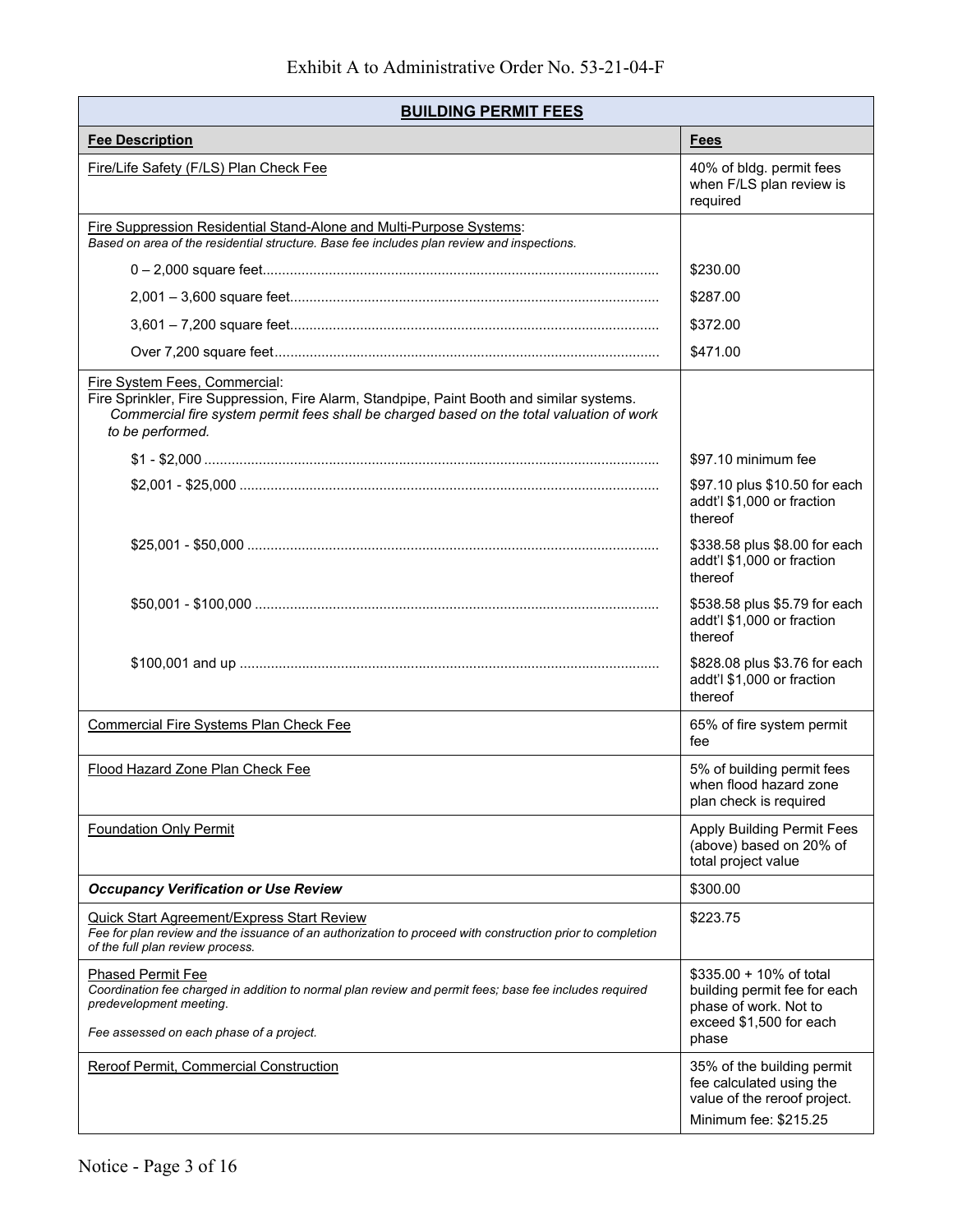| <b>BUILDING PERMIT FEES</b>                                                                                                                                                                                                                                                                                                   |                                                                                                                                                             |
|-------------------------------------------------------------------------------------------------------------------------------------------------------------------------------------------------------------------------------------------------------------------------------------------------------------------------------|-------------------------------------------------------------------------------------------------------------------------------------------------------------|
| <b>Fee Description</b>                                                                                                                                                                                                                                                                                                        | <b>Fees</b>                                                                                                                                                 |
| Same-as-Plans (SAPs)*<br>Structural plan review for single family homes and duplexes where a new structure is being constructed<br>that is identical to a structure that has already been reviewed and approved by city staff.<br>* Plan review fees for Zoning, Public Works and Fire will also be charged where applicable. | \$305.00 per structure                                                                                                                                      |
| Same-time-Plans (STPs)*<br>Structural plan review for each additional structure when identical structures are being<br>constructed and plans for each structure are submitted at the same time. Full structural plan<br>review fees will be collected for the first structure of the same design.                             |                                                                                                                                                             |
| *Plan review fees for Zoning, Public Works and Fire will also be charged where applicable.                                                                                                                                                                                                                                    |                                                                                                                                                             |
|                                                                                                                                                                                                                                                                                                                               | \$305.00 per structure                                                                                                                                      |
|                                                                                                                                                                                                                                                                                                                               | 65% of building<br>permit fees. Not to<br>exceed \$1,500 per structure                                                                                      |
| Seismic Hazard Plan Check Fee<br>As authorized by ORS 455.447(3)                                                                                                                                                                                                                                                              | 1% of total structural and<br>mechanical specialty code<br>fees for essential and<br>hazardous facilities, and<br>major and special<br>occupancy structures |
| Site Development Permit & Plan Check Fee<br>Includes review and inspection by Public Works and Land Use. Additional Plan review fees will be<br>assessed if the project requires review under the Plumbing, Building or Fire Codes.                                                                                           | \$928.00                                                                                                                                                    |
| <b>Solar Installation Permit:</b>                                                                                                                                                                                                                                                                                             |                                                                                                                                                             |
| Installations in compliance with section 3111 of the Oregon Structural Specialty Code.                                                                                                                                                                                                                                        | \$175.00                                                                                                                                                    |
| *Valuation includes structural elements of solar panels, including racking, mounting elements, rails,<br>and the cost of labor to install. Valuation does not include the cost of solar electrical equipment,<br>including collector panels and inverters.                                                                    | Apply building permit fees<br>(above)                                                                                                                       |
| Separate electrical fees also apply.                                                                                                                                                                                                                                                                                          |                                                                                                                                                             |
| Spa or Hot Tub Permit<br>Separate electrical, mechanical and plumbing fees also apply                                                                                                                                                                                                                                         | \$68.00                                                                                                                                                     |
| <b>Swimming Pool Permit</b>                                                                                                                                                                                                                                                                                                   | Apply building permit fees<br>(above)                                                                                                                       |
| Temporary Certificates of Occupancy (TCOs):                                                                                                                                                                                                                                                                                   |                                                                                                                                                             |
|                                                                                                                                                                                                                                                                                                                               | \$91.75                                                                                                                                                     |
|                                                                                                                                                                                                                                                                                                                               | \$91.75                                                                                                                                                     |
|                                                                                                                                                                                                                                                                                                                               | \$365.00                                                                                                                                                    |
|                                                                                                                                                                                                                                                                                                                               |                                                                                                                                                             |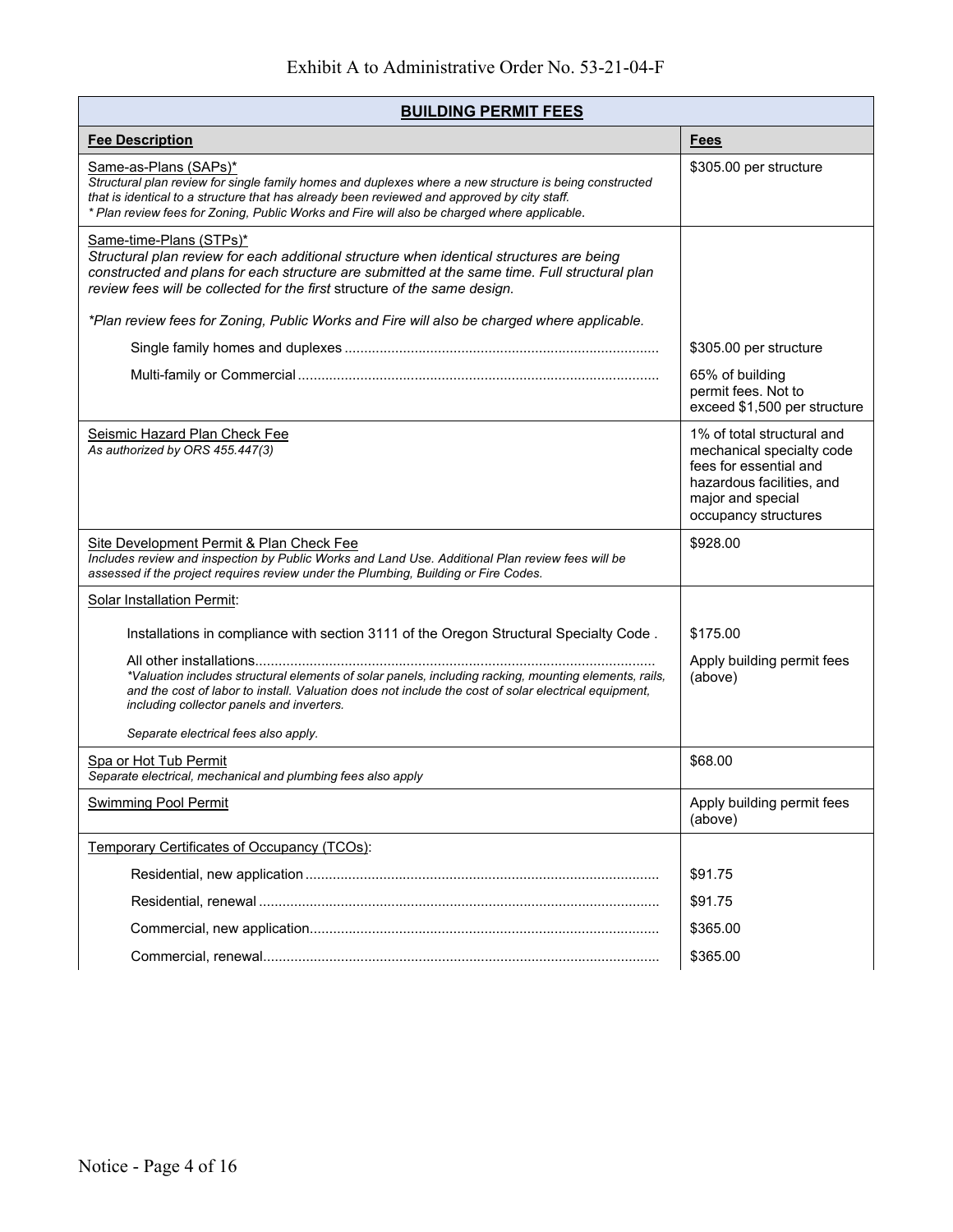## **BUILDING PERMIT FEES**

| <b>Fee Description</b>                                                                                                                                                                                                                                                                                                                                                                                                                                                             | <b>Fees</b>                                                                                                                                                                                                                                                                                    |  |
|------------------------------------------------------------------------------------------------------------------------------------------------------------------------------------------------------------------------------------------------------------------------------------------------------------------------------------------------------------------------------------------------------------------------------------------------------------------------------------|------------------------------------------------------------------------------------------------------------------------------------------------------------------------------------------------------------------------------------------------------------------------------------------------|--|
| School District Construction Excise Tax<br>(Authorized by ORS 320.170 thru ORS 320.189)<br>Applies to construction within certain school districts in the City of Eugene and the Eugene Urban Growth<br>Boundary.<br>Currently assessed on projects in the boundaries of Bethel School District #52 only.                                                                                                                                                                          | The construction excise tax<br>is assessed as a dollar rate<br>per square foot of<br>construction which is<br>collected by the City of<br>Eugene and forwarded to<br>the school district assessing<br>the tax for capital<br>improvement project<br>funding. Rates can vary<br>among districts |  |
| State Surcharge and Training Fees*<br>*The amount of the State surcharge is established by the State of Oregon on building permit fees.<br>electrical permit fees, mechanical permit fees, plumbing permit fees, manufactured home permit fees,<br>grading fees, and the hourly fees charged under the Master Permit program. The surcharge is subject to<br>change by the State and is collected by the City and passed through to the State.<br>(12 percent as of October, 2010) | Percentage of permit fees<br>and hourly rate fees in lieu<br>of permit                                                                                                                                                                                                                         |  |
| See also "Inspection Fees" and "Miscellaneous Fees" at the end of this fee schedule.                                                                                                                                                                                                                                                                                                                                                                                               |                                                                                                                                                                                                                                                                                                |  |

| <b>ELECTRICAL PERMIT FEES</b>                                                                                                                                                                                                                                                                                                                   |                                                                  |
|-------------------------------------------------------------------------------------------------------------------------------------------------------------------------------------------------------------------------------------------------------------------------------------------------------------------------------------------------|------------------------------------------------------------------|
| <b>Fee Description</b>                                                                                                                                                                                                                                                                                                                          | <b>Fees</b>                                                      |
| <b>Plan Check Fees</b>                                                                                                                                                                                                                                                                                                                          | 35% of electrical permit<br>fees when plan check is<br>performed |
| Minimum Permit Fee                                                                                                                                                                                                                                                                                                                              | \$97.10                                                          |
| Residential Permit, New Construction:<br>Single family, duplex, or multifamily per dwelling unit.* Include attached garage. Service included.                                                                                                                                                                                                   |                                                                  |
|                                                                                                                                                                                                                                                                                                                                                 | \$237.25                                                         |
|                                                                                                                                                                                                                                                                                                                                                 | \$54.50                                                          |
|                                                                                                                                                                                                                                                                                                                                                 | \$54.50                                                          |
|                                                                                                                                                                                                                                                                                                                                                 | \$54.50                                                          |
|                                                                                                                                                                                                                                                                                                                                                 | \$118.50                                                         |
| *For a multi-family building containing three or more apartments, determine the square<br>footage of the largest apartment in the building and compute the fee. The fee for each<br>additional apartment in the building is one-half of the first unit fee. Limited energy and<br>protective signaling system fees are assessed once per floor. |                                                                  |
| Service or Feeder Permits:<br>Installations, alterations or relocation                                                                                                                                                                                                                                                                          |                                                                  |
|                                                                                                                                                                                                                                                                                                                                                 | \$130.00                                                         |
|                                                                                                                                                                                                                                                                                                                                                 | \$166.50                                                         |
|                                                                                                                                                                                                                                                                                                                                                 | \$237.00                                                         |
|                                                                                                                                                                                                                                                                                                                                                 | \$368.50                                                         |
|                                                                                                                                                                                                                                                                                                                                                 | \$731.00                                                         |
|                                                                                                                                                                                                                                                                                                                                                 | \$85.50                                                          |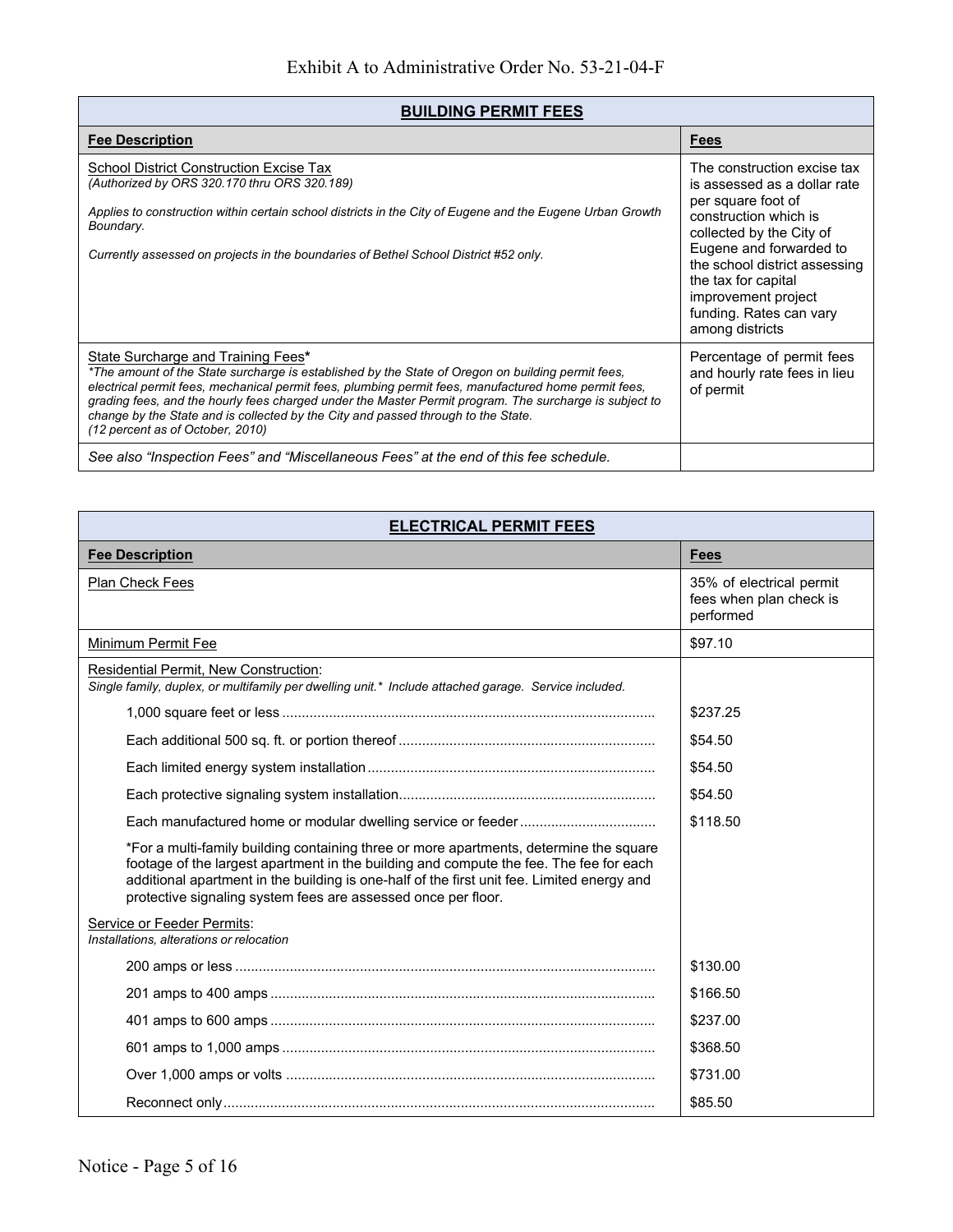| <b>ELECTRICAL PERMIT FEES</b>                                                                                                                                 |                                                                          |
|---------------------------------------------------------------------------------------------------------------------------------------------------------------|--------------------------------------------------------------------------|
| <b>Fee Description</b>                                                                                                                                        | <b>Fees</b>                                                              |
| <b>Temporary Service or Feeder Permits:</b><br>Installations, alterations or relocation                                                                       |                                                                          |
|                                                                                                                                                               | \$108.25                                                                 |
|                                                                                                                                                               | \$130.00                                                                 |
|                                                                                                                                                               | \$213.75                                                                 |
|                                                                                                                                                               | \$362.25                                                                 |
|                                                                                                                                                               | \$731.00                                                                 |
| <b>Branch Circuit Permits:</b>                                                                                                                                |                                                                          |
| With purchase of service or feeder                                                                                                                            | \$9.75                                                                   |
| Without purchase of service or feeder                                                                                                                         | \$77.50                                                                  |
| Without purchase of service or feeder                                                                                                                         | \$9.75                                                                   |
| Renewable Energy Systems:<br>Installation, alteration or relocation                                                                                           |                                                                          |
|                                                                                                                                                               | \$130.00                                                                 |
|                                                                                                                                                               | \$167.00                                                                 |
|                                                                                                                                                               | \$214.25                                                                 |
| Over 25 kva:                                                                                                                                                  |                                                                          |
|                                                                                                                                                               | \$214.25 plus \$10 for each<br>additional kva not to exceed<br>\$964.25  |
| Wind generation systems:                                                                                                                                      |                                                                          |
|                                                                                                                                                               | \$277.25                                                                 |
|                                                                                                                                                               | \$555.25                                                                 |
|                                                                                                                                                               | Calculate based on service<br>or feeder sizes(s) and<br>branch circuits. |
| Miscellaneous Fees:<br>Service or feeder not included                                                                                                         |                                                                          |
|                                                                                                                                                               | \$85.75/ea                                                               |
|                                                                                                                                                               | \$85.75/ea                                                               |
| (Alteration or extension)                                                                                                                                     | \$85.75/ea                                                               |
| In buildings over three floors, each floor over three is considered a separate panel for calculating limited<br>energy fees.                                  |                                                                          |
| Additional Plan Review Fee<br>For consultation, coordination and inquiries related to changes, additions or revisions after initial<br>application submittal. | \$107.60/hr (minimum<br>charge \$53.80)                                  |
| Generator Inspections<br>Minimum fee to cover cost of inspection. No additional hourly fees charged beyond the minimum.                                       | \$315.50                                                                 |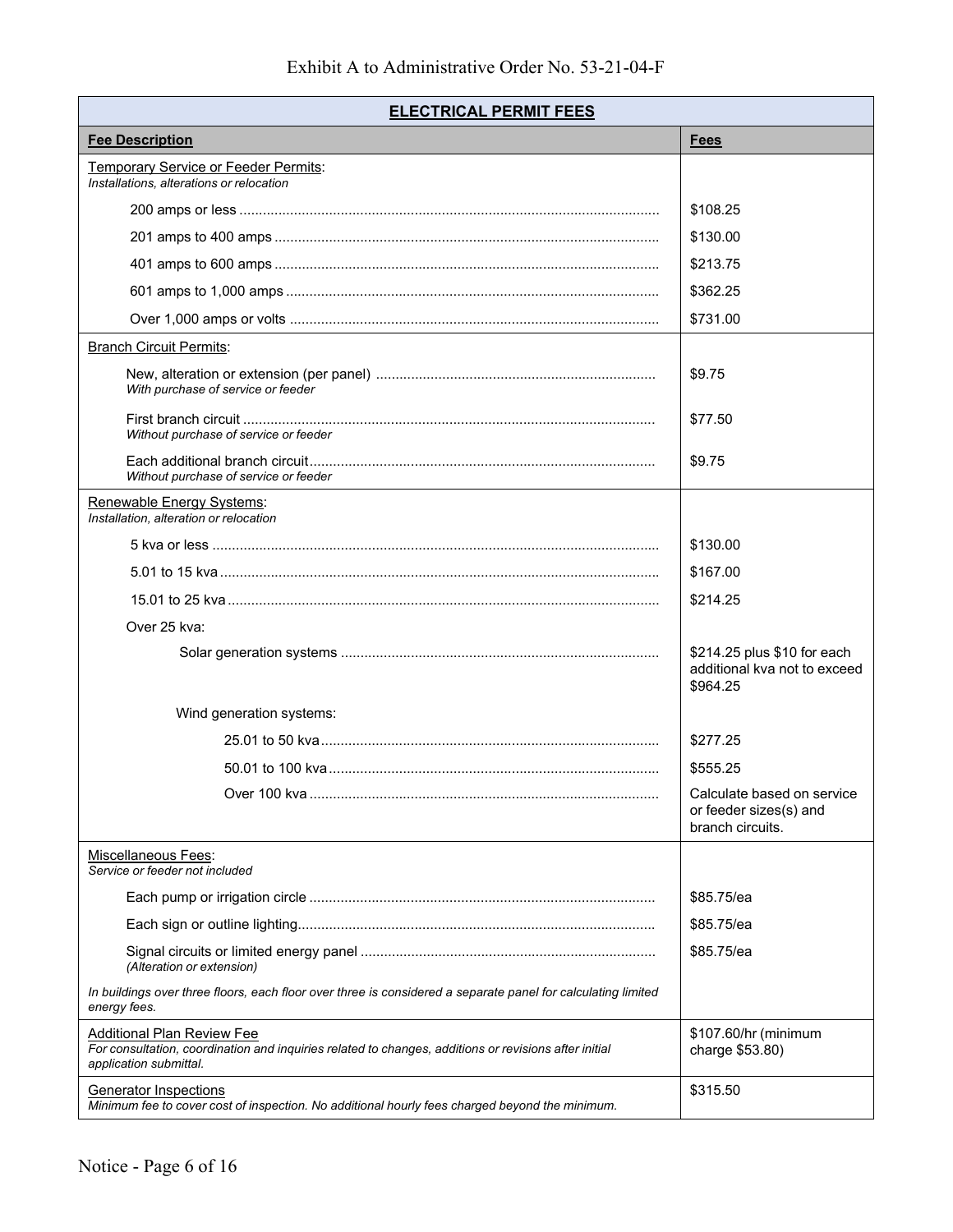| <b>ELECTRICAL PERMIT FEES</b>                                                                                                                                                                                                                                                                                                                                                                                                                                                      |                                                                        |
|------------------------------------------------------------------------------------------------------------------------------------------------------------------------------------------------------------------------------------------------------------------------------------------------------------------------------------------------------------------------------------------------------------------------------------------------------------------------------------|------------------------------------------------------------------------|
| <b>Fee Description</b>                                                                                                                                                                                                                                                                                                                                                                                                                                                             | <b>Fees</b>                                                            |
| Master Permit Program<br><b>Inspection Fee</b>                                                                                                                                                                                                                                                                                                                                                                                                                                     | \$107.60/hr (minimum<br>charge \$53.80)                                |
| State Surcharge and Training Fees*<br>*The amount of the State surcharge is established by the State of Oregon on building permit fees.<br>electrical permit fees, mechanical permit fees, plumbing permit fees, manufactured home permit fees,<br>grading fees, and the hourly fees charged under the Master Permit program. The surcharge is subject to<br>change by the State and is collected by the City and passed through to the State. (12 percent as of<br>October, 2010) | Percentage of permit fees<br>and hourly rate fees in lieu<br>of permit |
| See also "Inspection Fees" and "Miscellaneous Fees" at the end of this fee schedule.                                                                                                                                                                                                                                                                                                                                                                                               |                                                                        |

| <b>MECHANICAL PERMIT FEES</b>                                                                                                                                                                                                                                                                                                                                  |                                                                        |
|----------------------------------------------------------------------------------------------------------------------------------------------------------------------------------------------------------------------------------------------------------------------------------------------------------------------------------------------------------------|------------------------------------------------------------------------|
| <b>Fee Description</b>                                                                                                                                                                                                                                                                                                                                         | <b>Fees</b>                                                            |
| Plan Check Fees                                                                                                                                                                                                                                                                                                                                                | 65% of mechanical permit<br>fees when plan review is<br>performed      |
| Minimum Permit Fee                                                                                                                                                                                                                                                                                                                                             | \$97.60                                                                |
| Permit Fees for One- and Two-Family Dwellings:                                                                                                                                                                                                                                                                                                                 |                                                                        |
| Mechanical Equipment:*                                                                                                                                                                                                                                                                                                                                         |                                                                        |
|                                                                                                                                                                                                                                                                                                                                                                | \$21.00                                                                |
|                                                                                                                                                                                                                                                                                                                                                                | \$41.50                                                                |
|                                                                                                                                                                                                                                                                                                                                                                | \$27.75                                                                |
| Gas Piping System:                                                                                                                                                                                                                                                                                                                                             |                                                                        |
|                                                                                                                                                                                                                                                                                                                                                                | \$22.25                                                                |
|                                                                                                                                                                                                                                                                                                                                                                | \$25.75                                                                |
| *Mechanical equipment for one- and two-family dwellings includes, but is not limited to: wood stove,<br>fireplace insert, furnace and its attached add-ons (e.g. cooling coil and air filter), pellet stove, heat pump<br>condenser unit, log lighter, portions of boiler installation not regulated by the State, pool heater, sauna,<br>solar energy system. |                                                                        |
| The following items are included in the base fee, separate fees will not be assessed: filter, volume<br>damper, fresh air intakes, water heater regulated by plumbing code, duct work, control units or<br>thermostats and similar equipment.                                                                                                                  |                                                                        |
| Permit Fees for Commercial, Industrial and Multi-Family Residential:                                                                                                                                                                                                                                                                                           |                                                                        |
| Use the total value of the mechanical equipment and installation costs to calculate the Mechanical permit<br>fee.                                                                                                                                                                                                                                              |                                                                        |
|                                                                                                                                                                                                                                                                                                                                                                | \$97.10 minimum fee                                                    |
|                                                                                                                                                                                                                                                                                                                                                                | \$97.10 plus \$10.50 for each<br>addt'l \$1,000 or fraction<br>thereof |
|                                                                                                                                                                                                                                                                                                                                                                | \$338.58 plus \$8.00 for each<br>addt'l \$1,000 or fraction<br>thereof |
|                                                                                                                                                                                                                                                                                                                                                                | \$538.58 plus \$5.79 for each<br>addt'l \$1,000 or fraction<br>thereof |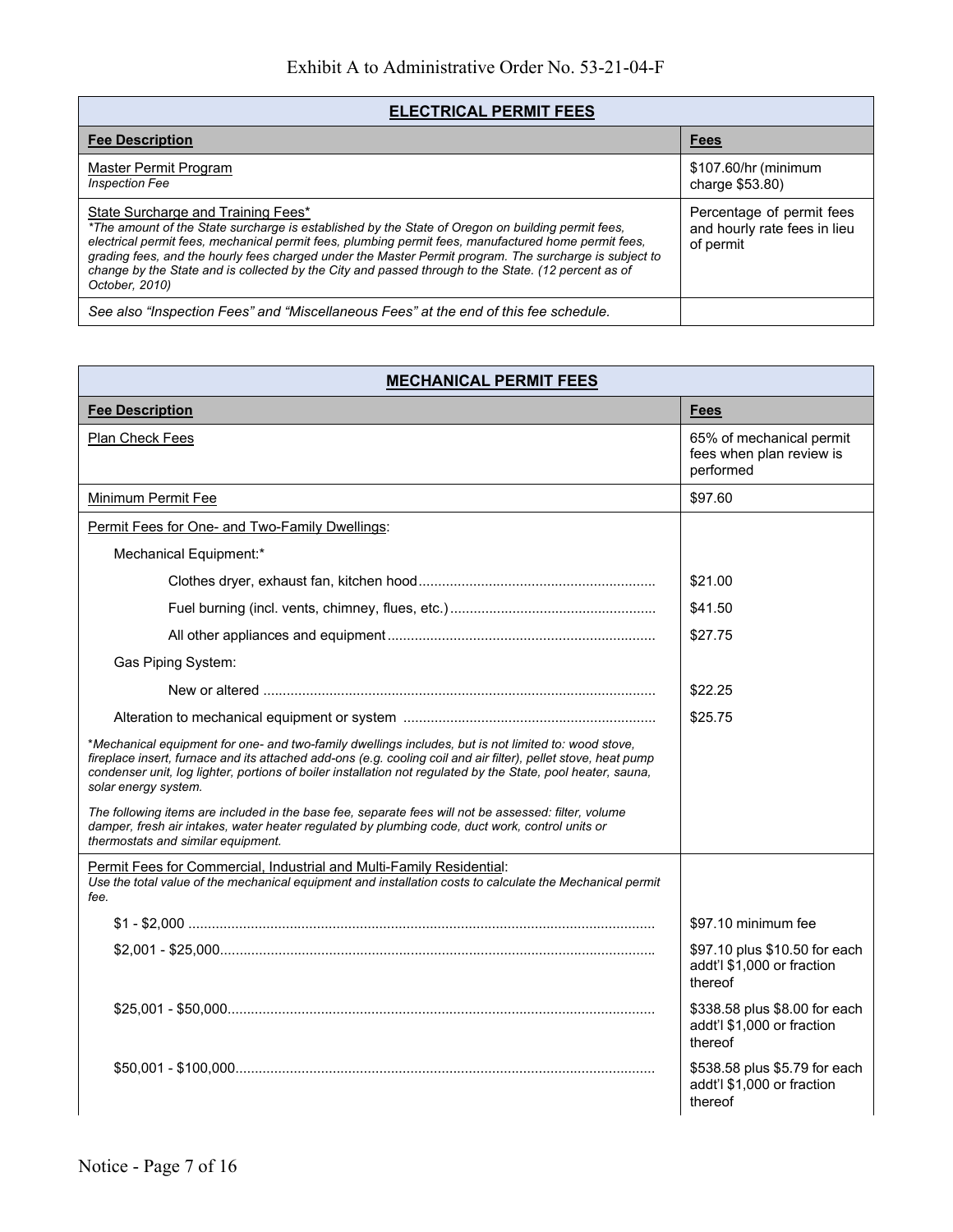| <b>MECHANICAL PERMIT FEES</b>                                                                                                                                                                                                                                                                                                                                                                                                                                                      |                                                                        |
|------------------------------------------------------------------------------------------------------------------------------------------------------------------------------------------------------------------------------------------------------------------------------------------------------------------------------------------------------------------------------------------------------------------------------------------------------------------------------------|------------------------------------------------------------------------|
| <b>Fee Description</b>                                                                                                                                                                                                                                                                                                                                                                                                                                                             | <b>Fees</b>                                                            |
|                                                                                                                                                                                                                                                                                                                                                                                                                                                                                    | \$828.08 plus \$3.76 for each<br>addt'l \$1,000 or fraction<br>thereof |
| Additional Plan Review Fee<br>For consultation, coordination and inquiries related to changes, additions or revisions after initial<br>application submittal.                                                                                                                                                                                                                                                                                                                      | \$107.60/hr (minimum<br>charge \$53.80)                                |
| State Surcharge and Training Fees*<br>*The amount of the State surcharge is established by the State of Oregon on building permit fees.<br>electrical permit fees, mechanical permit fees, plumbing permit fees, manufactured home permit fees,<br>grading fees, and the hourly fees charged under the Master Permit program. The surcharge is subject to<br>change by the State and is collected by the City and passed through to the State. (12 percent as of<br>October, 2010) | Percentage of permit fees<br>and hourly rate fees in lieu<br>of permit |
| See also "Inspection Fees" and "Miscellaneous Fees" at the end of this fee schedule.                                                                                                                                                                                                                                                                                                                                                                                               |                                                                        |

| <b>PLUMBING PERMIT FEES</b>                                                                                                                                                                                                                                                                                              |                                                                        |
|--------------------------------------------------------------------------------------------------------------------------------------------------------------------------------------------------------------------------------------------------------------------------------------------------------------------------|------------------------------------------------------------------------|
| <b>Fee Description</b>                                                                                                                                                                                                                                                                                                   | <b>Fees</b>                                                            |
| Plan Check Fees                                                                                                                                                                                                                                                                                                          | 35% of plumbing permit<br>fees when plan review is<br>performed        |
| Minimum Permit Fee                                                                                                                                                                                                                                                                                                       | \$97.10                                                                |
| Commercial, Industrial and Multi-Family Residential Permits, and Alterations to Existing One-<br>and Two-Family Dwelling Systems*                                                                                                                                                                                        | \$24.75 / fixture*                                                     |
| *Fixtures include: water closet, lavatory, tub/shower, sink, bidet, laundry tubs, disposal, dishwasher,<br>clothes washer, water heater, floor sink/drain, through drain, drinking fountain, hose bib, sump<br>pump/ejector, urinal, roof drain/overflow, catch basin, interceptor/grease trap, dental units, receptors. |                                                                        |
| One- or Two-Family Dwelling, New Construction:*<br>Fee includes first 100 feet of water, storm and sewer service                                                                                                                                                                                                         |                                                                        |
|                                                                                                                                                                                                                                                                                                                          | \$535.75                                                               |
|                                                                                                                                                                                                                                                                                                                          | \$716.00                                                               |
|                                                                                                                                                                                                                                                                                                                          | \$803.50                                                               |
|                                                                                                                                                                                                                                                                                                                          | \$215.25                                                               |
| *Base fee includes: kitchen, hose bibs, icemakers, underfloor low point drains, and rain drain packages<br>that include piping, gutters, downspouts, and perimeter systems.                                                                                                                                              |                                                                        |
| <b>Additional Plan Review Fee</b><br>For consultation, coordination and inquiries related to changes, additions or revisions after initial<br>application submittal.                                                                                                                                                     | \$107.60/hr (minimum<br>charge \$53.80)                                |
| Hot Water Heater Permit, One- and Two-Family Residential Only<br>Replacement of water heater of similar size and location that it is replacing. (Includes one inspection)                                                                                                                                                | \$72.00                                                                |
| <b>Medical Gas System</b><br>Calculate the total value of system equipment and installation costs, including but not limited to inlets,<br>outlets, fixtures and appliances. Apply the value of work to the medical gas system permit fee table<br>below.                                                                |                                                                        |
|                                                                                                                                                                                                                                                                                                                          | \$97.10 minimum fee                                                    |
|                                                                                                                                                                                                                                                                                                                          | \$97.10 plus \$10.50 for each<br>addt'l \$1,000 or fraction<br>thereof |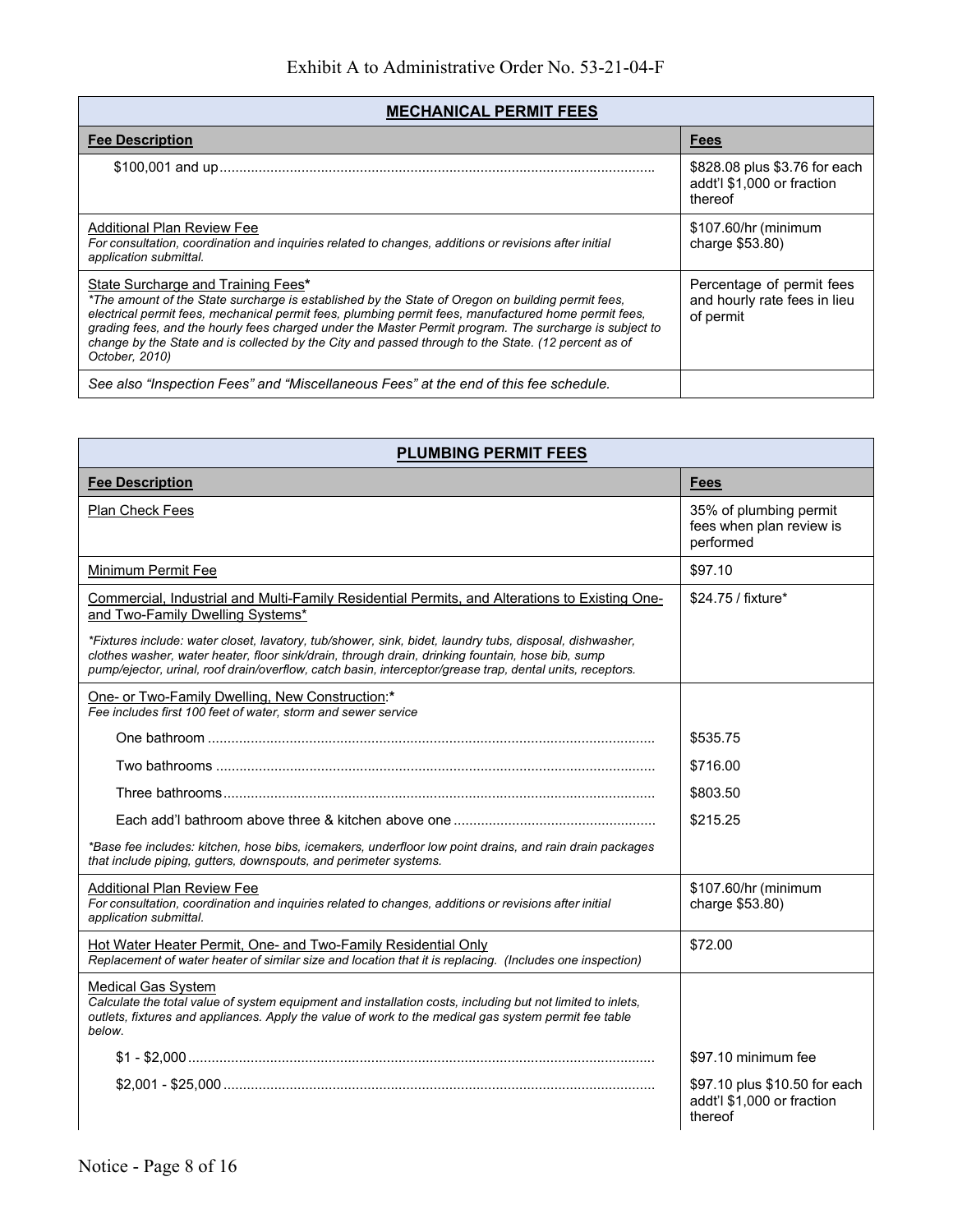| <b>PLUMBING PERMIT FEES</b>                                                                                                                                                                                                                                                                                                                                                                                                                                                        |                                                                                                      |
|------------------------------------------------------------------------------------------------------------------------------------------------------------------------------------------------------------------------------------------------------------------------------------------------------------------------------------------------------------------------------------------------------------------------------------------------------------------------------------|------------------------------------------------------------------------------------------------------|
| <b>Fee Description</b>                                                                                                                                                                                                                                                                                                                                                                                                                                                             | <b>Fees</b>                                                                                          |
|                                                                                                                                                                                                                                                                                                                                                                                                                                                                                    | \$338.58 plus \$8.00 for each<br>addt'l \$1,000 or fraction<br>thereof                               |
|                                                                                                                                                                                                                                                                                                                                                                                                                                                                                    | \$538.58 plus \$5.79 for each<br>addt'l \$1,000 or fraction<br>thereof                               |
|                                                                                                                                                                                                                                                                                                                                                                                                                                                                                    | \$828.08 plus \$3.76 for each<br>addt'l \$1,000 or fraction<br>thereof                               |
| Miscellaneous Permits:                                                                                                                                                                                                                                                                                                                                                                                                                                                             |                                                                                                      |
|                                                                                                                                                                                                                                                                                                                                                                                                                                                                                    | \$65.50                                                                                              |
|                                                                                                                                                                                                                                                                                                                                                                                                                                                                                    | \$65.50                                                                                              |
|                                                                                                                                                                                                                                                                                                                                                                                                                                                                                    | \$92.25                                                                                              |
|                                                                                                                                                                                                                                                                                                                                                                                                                                                                                    | \$98.25                                                                                              |
| Removal, Abandonment, or Cap Off of Fixtures as Listed Above                                                                                                                                                                                                                                                                                                                                                                                                                       | \$12.25 / fixture*                                                                                   |
| Sanitary Service:                                                                                                                                                                                                                                                                                                                                                                                                                                                                  |                                                                                                      |
|                                                                                                                                                                                                                                                                                                                                                                                                                                                                                    | \$149.25                                                                                             |
|                                                                                                                                                                                                                                                                                                                                                                                                                                                                                    | \$65.00                                                                                              |
| <b>Storm Sewer Service:</b>                                                                                                                                                                                                                                                                                                                                                                                                                                                        |                                                                                                      |
|                                                                                                                                                                                                                                                                                                                                                                                                                                                                                    | \$149.25                                                                                             |
|                                                                                                                                                                                                                                                                                                                                                                                                                                                                                    | \$65.00                                                                                              |
| <b>Water Service:</b>                                                                                                                                                                                                                                                                                                                                                                                                                                                              |                                                                                                      |
|                                                                                                                                                                                                                                                                                                                                                                                                                                                                                    | \$119.75                                                                                             |
|                                                                                                                                                                                                                                                                                                                                                                                                                                                                                    | \$65.00                                                                                              |
| <u> Plan Check Fee – Site Utility Systems</u><br>For review of sanitary sewer, storm sewer, and water service piping system plans as<br>authorized by OAR 918-780-0040(7)                                                                                                                                                                                                                                                                                                          | 35% of applicable Sanitary<br>Service, Storm Sewer<br>Service, and Water Service<br>permit fees only |
| State Surcharge and Training Fees*<br>*The amount of the State surcharge is established by the State of Oregon on building permit fees,<br>electrical permit fees, mechanical permit fees, plumbing permit fees, manufactured home permit fees,<br>grading fees, and the hourly fees charged under the Master Permit program. The surcharge is subject to<br>change by the State and is collected by the City and passed through to the State.<br>(12 percent as of October, 2010) | Percentage of permit fees<br>and hourly rate fees in lieu<br>of permit                               |
| See also "Inspection Fees" and "Miscellaneous Fees" at the end of this fee schedule.                                                                                                                                                                                                                                                                                                                                                                                               |                                                                                                      |

| <b>FIRE PERMIT FEES</b>                                                                                    |                                                                                  |
|------------------------------------------------------------------------------------------------------------|----------------------------------------------------------------------------------|
| <b>Fee Description</b>                                                                                     | <b>Fees</b>                                                                      |
| <b>Commercial Plan Check Fee</b><br>Fire code plan review associated with Building and Mechanical Permits. | 15% of bldg. permit fees<br>If no bldg. permit, 15% of<br>mechanical permit fees |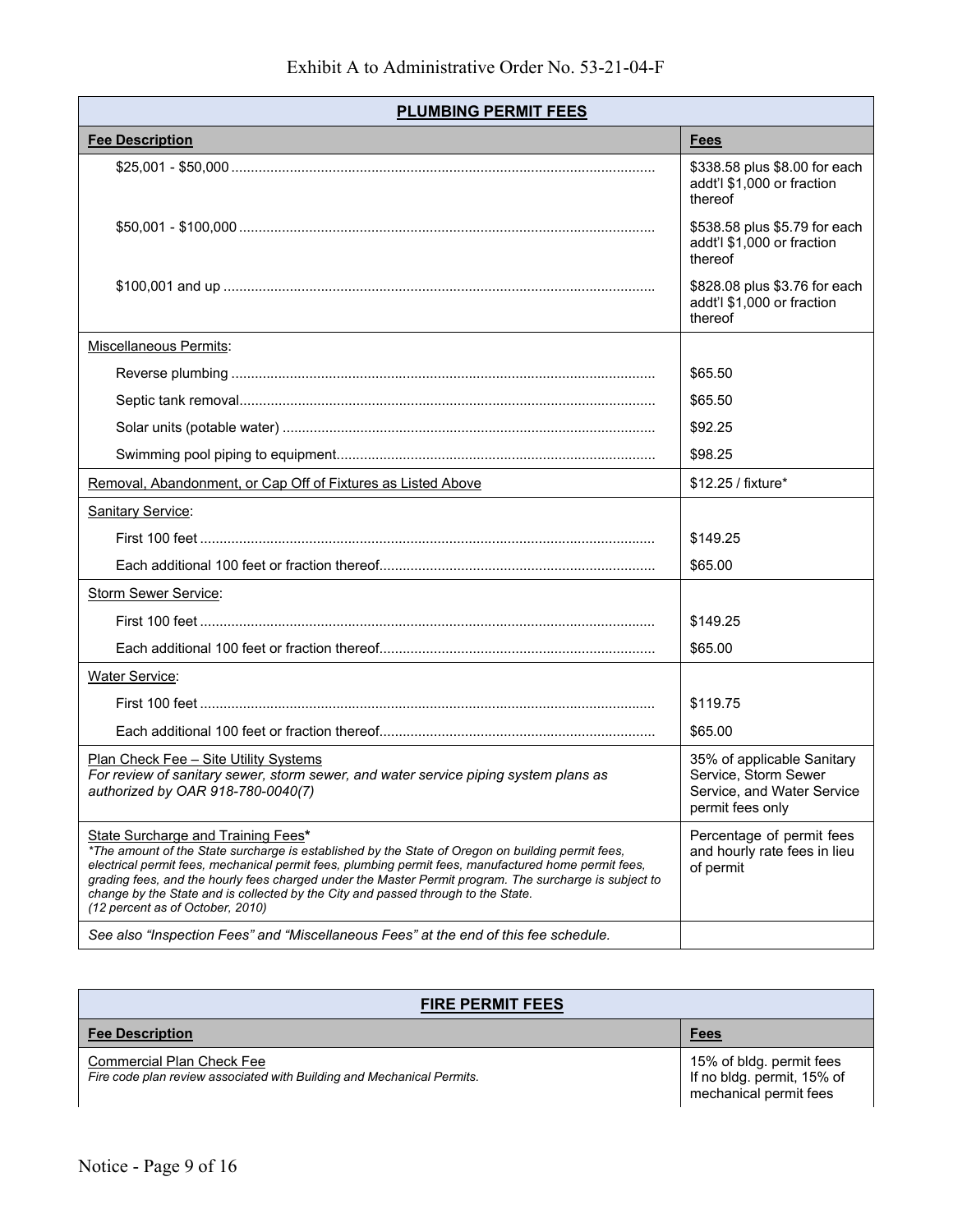| <b>FIRE PERMIT FEES</b>                                                                                                                                                 |                                         |
|-------------------------------------------------------------------------------------------------------------------------------------------------------------------------|-----------------------------------------|
| <b>Fee Description</b>                                                                                                                                                  | <b>Fees</b>                             |
| Commercial review for water and access when no building permit or mechanical permit                                                                                     | \$134.50                                |
| <b>Residential Plan Check Fees</b>                                                                                                                                      |                                         |
|                                                                                                                                                                         | \$134.50                                |
| <b>Additional Plan Review Fee</b><br>For consultation, coordination and inquiries related to changes, additions or revisions after initial<br>application submittal.    | \$107.60/hr (minimum<br>charge \$53.80) |
| Hazardous Materials<br>Includes highly toxic and toxic chemical supply and drainage systems, HPM tools and systems, and<br>cryogenic systems. (Includes one inspection) | \$469.00                                |
| HazMat Chemical Evaluation/Review (HMIS)                                                                                                                                | \$308.25                                |
| <b>Private Water Mains and Hydrant Systems</b><br>(Includes two inspections)                                                                                            | \$426.50                                |
| Propane Tanks<br>Exceeding 125 water gallons. (Includes one inspection)                                                                                                 | \$83.25                                 |
| Site Development Review<br>(e.g., grading, fill, excavation, PEPI, etc. not related to a specific structure.)                                                           | \$134.50                                |
| Tanks:<br>(Includes one inspection)                                                                                                                                     |                                         |
|                                                                                                                                                                         | \$401.00                                |
| Fuel or hazardous material tank installation or alteration (above- and underground)                                                                                     | \$365.00                                |
|                                                                                                                                                                         | \$168.25                                |
|                                                                                                                                                                         | \$168.25                                |
|                                                                                                                                                                         | \$66.00                                 |
| Mobile Emergency Responder Radio Coverage (MERRC):                                                                                                                      |                                         |
|                                                                                                                                                                         | \$0.50 per sq. ft.                      |
|                                                                                                                                                                         | \$0.30 per sq. ft.                      |
|                                                                                                                                                                         | \$0.10 per sq. ft.                      |
| See also "Inspection Fees" and "Miscellaneous Fees" at the end of this fee schedule.                                                                                    |                                         |

| <b>EROSION PERMIT FEES</b>             |             |
|----------------------------------------|-------------|
| <b>Fee Description</b>                 | <b>Fees</b> |
| <b>Erosion Prevention Permit Fees:</b> |             |
| New residential                        | \$334.25    |
|                                        | \$202.25    |
| Sites less than one acre               | \$468.00    |
| Sites one acre or larger               | \$1005.00   |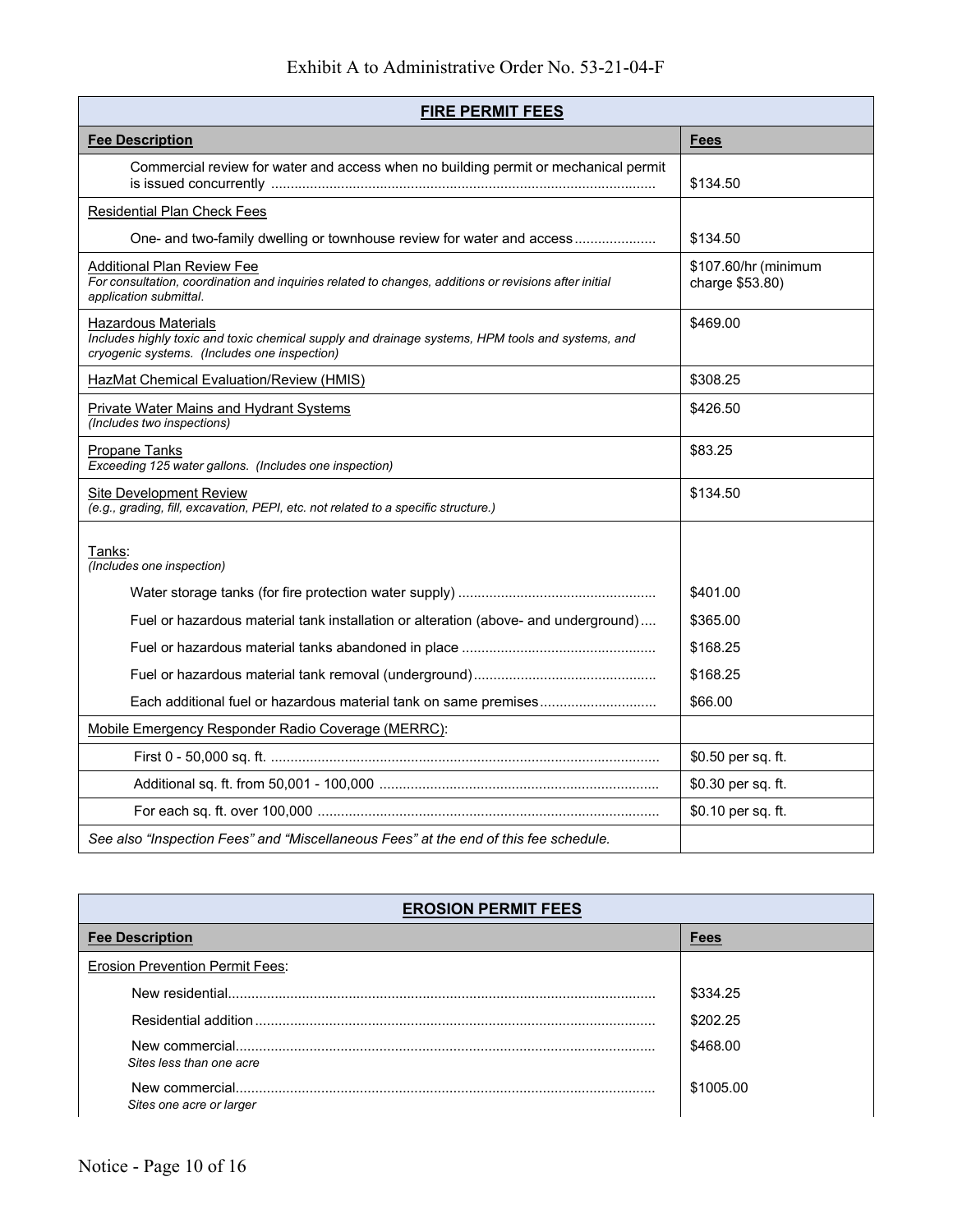| <b>EROSION PERMIT FEES</b>                                                                                                                                                                                                                         |                             |
|----------------------------------------------------------------------------------------------------------------------------------------------------------------------------------------------------------------------------------------------------|-----------------------------|
| <b>Fee Description</b>                                                                                                                                                                                                                             | <b>Fees</b>                 |
|                                                                                                                                                                                                                                                    | \$268.75                    |
|                                                                                                                                                                                                                                                    | \$268.75                    |
| Permit for multiple construction activities on the same parcel of land that are proposed in<br>connection with a development, including private infrastructure, structures, and other site<br><i>improvements.</i>                                 | \$1004.00                   |
| (Designated pursuant to R-6.645-E)                                                                                                                                                                                                                 | \$215.75/lot                |
|                                                                                                                                                                                                                                                    | \$107.60                    |
|                                                                                                                                                                                                                                                    | \$1,760/year or \$107.60/hr |
| Annual Compliance Fee<br>Billed annually until permit is closed.                                                                                                                                                                                   | 50% of annual permit fee    |
| Non-Permitted Site Fee<br>Assessed on permits for new residential and commercial construction, residential and commercial<br>additions to existing structures, excavation and grading and site development that do not require erosion<br>permits. | \$107.60                    |
| See also "Inspection Fees" and "Miscellaneous Fees" at the end of this fee schedule.                                                                                                                                                               |                             |

| <b>PUBLIC WORKS PERMIT FEES</b>                                                                                                                                                                                                         |                                         |
|-----------------------------------------------------------------------------------------------------------------------------------------------------------------------------------------------------------------------------------------|-----------------------------------------|
| <b>Fee Description</b>                                                                                                                                                                                                                  | <b>Fees</b>                             |
| Plan Check Fees:                                                                                                                                                                                                                        |                                         |
| Residential:                                                                                                                                                                                                                            |                                         |
|                                                                                                                                                                                                                                         | \$443.50                                |
|                                                                                                                                                                                                                                         | \$144.00                                |
| Commercial:                                                                                                                                                                                                                             |                                         |
|                                                                                                                                                                                                                                         | \$954.75                                |
|                                                                                                                                                                                                                                         | \$510.25                                |
|                                                                                                                                                                                                                                         | \$83.00                                 |
|                                                                                                                                                                                                                                         | \$136.00                                |
| (Non-simplified design)                                                                                                                                                                                                                 | \$289.75                                |
| <b>Additional Plan Review Fee</b><br>For consultation, coordination and inquiries related to changes, additions or revisions after initial<br>application submittal.                                                                    | \$107.60/hr (minimum<br>charge \$53.80) |
| <b>Building Move Permit Fee</b><br>Assessed for each structure being moved                                                                                                                                                              | \$667.25                                |
| <b>Driveway Permit Fees:</b><br>Driveway cuts completed with residential and commercial building permits for new construction, or<br>additions and alterations to existing structures, are included in the plan check fees shown above. |                                         |
|                                                                                                                                                                                                                                         | \$196.75                                |
|                                                                                                                                                                                                                                         | \$267.75                                |
|                                                                                                                                                                                                                                         | \$91.25                                 |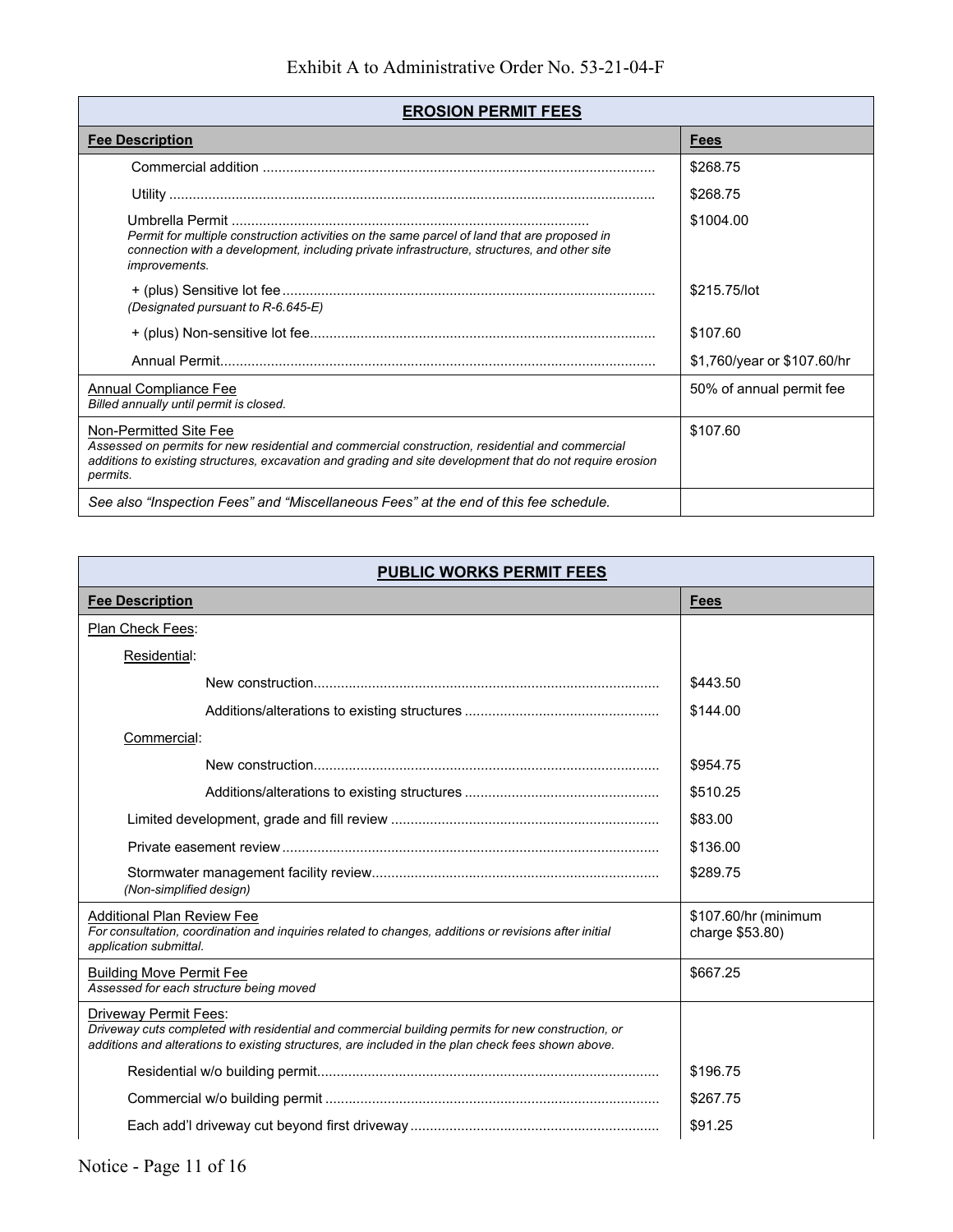| <b>PUBLIC WORKS PERMIT FEES</b>                                                                                                                                                                                                                                                                                     |                       |
|---------------------------------------------------------------------------------------------------------------------------------------------------------------------------------------------------------------------------------------------------------------------------------------------------------------------|-----------------------|
| <b>Fee Description</b>                                                                                                                                                                                                                                                                                              | <b>Fees</b>           |
|                                                                                                                                                                                                                                                                                                                     | \$135.50              |
| Dye Test                                                                                                                                                                                                                                                                                                            | \$40.00               |
| Excavation in the Public Right-of-Way (ROW):                                                                                                                                                                                                                                                                        |                       |
| (Not involving pavement cuts)                                                                                                                                                                                                                                                                                       | \$182.50              |
|                                                                                                                                                                                                                                                                                                                     | \$546.50              |
| Minor excavation in public utility easement and                                                                                                                                                                                                                                                                     | \$56.00               |
| Floodplain, Floodway Fees:                                                                                                                                                                                                                                                                                          |                       |
| Assessed for fill, grading and other non-building-related development within the Special Flood<br>Hazard Area (SFHA). This fee includes structures such a fences, retaining walls, bridges, paving,<br>etc.                                                                                                         | \$53.75               |
| (Additional fees will apply for development work within the Floodway, or work that includes a<br>Watercourse Alteration within the SFHA).                                                                                                                                                                           |                       |
| Assessed for review of an elevation or floodproofing certificate, other building-related floodplain<br>requirements, and other structural development within the Special Flood Hazard Area (SFHA).                                                                                                                  | \$268.25 per building |
| (Additional fees will apply for development work within the Floodway, or work that includes a<br>Watercourse Alteration within the SFHA).                                                                                                                                                                           |                       |
| Assessed for alteration or relocation of any watercourse within the Special Flood Hazard Area<br>(SFHA). Watercourses include those identified on adopted Flood Insurance Rate Map (FIRM) and<br>any waterways or other bodies of water which convey public stormwater.                                             | \$590.00              |
| (Routine maintenance activities such as vegetation management and sedimentation removal are<br>not considered watercourse alterations).                                                                                                                                                                             |                       |
| Assessed for minor grading, fill or other development within the Floodway that either results in<br>less than two cubic yards of fill or development which does not increase the native ground elevation<br>at ANY point. Development in the Floodway is required to meet additional flood-related<br>requirements. | \$160.00              |
| (This fee is in addition to the appropriate Floodplain Development permit fee).                                                                                                                                                                                                                                     |                       |
| Assessed for grading, fill and all other development within the Floodway. Development in the<br>Floodway is required to meet additional flood-related requirements.                                                                                                                                                 | \$481.50              |
| (This fee is in addition to the appropriate Floodplain Development permit fee).                                                                                                                                                                                                                                     |                       |
| <b>Property Review Checklist</b>                                                                                                                                                                                                                                                                                    | \$122.00              |
| <b>Revocable Permit Fees:</b>                                                                                                                                                                                                                                                                                       |                       |
|                                                                                                                                                                                                                                                                                                                     | \$227.25              |
|                                                                                                                                                                                                                                                                                                                     | \$651.50              |
| <b>Sidewalk Permit Fees:</b><br>Sidewalks completed with a residential or commercial building permit for new construction, or additions<br>and alterations to existing structures, are included in the plan check fees shown above.                                                                                 |                       |
|                                                                                                                                                                                                                                                                                                                     | \$272.25              |
| (First 400 square feet)                                                                                                                                                                                                                                                                                             | \$272.25              |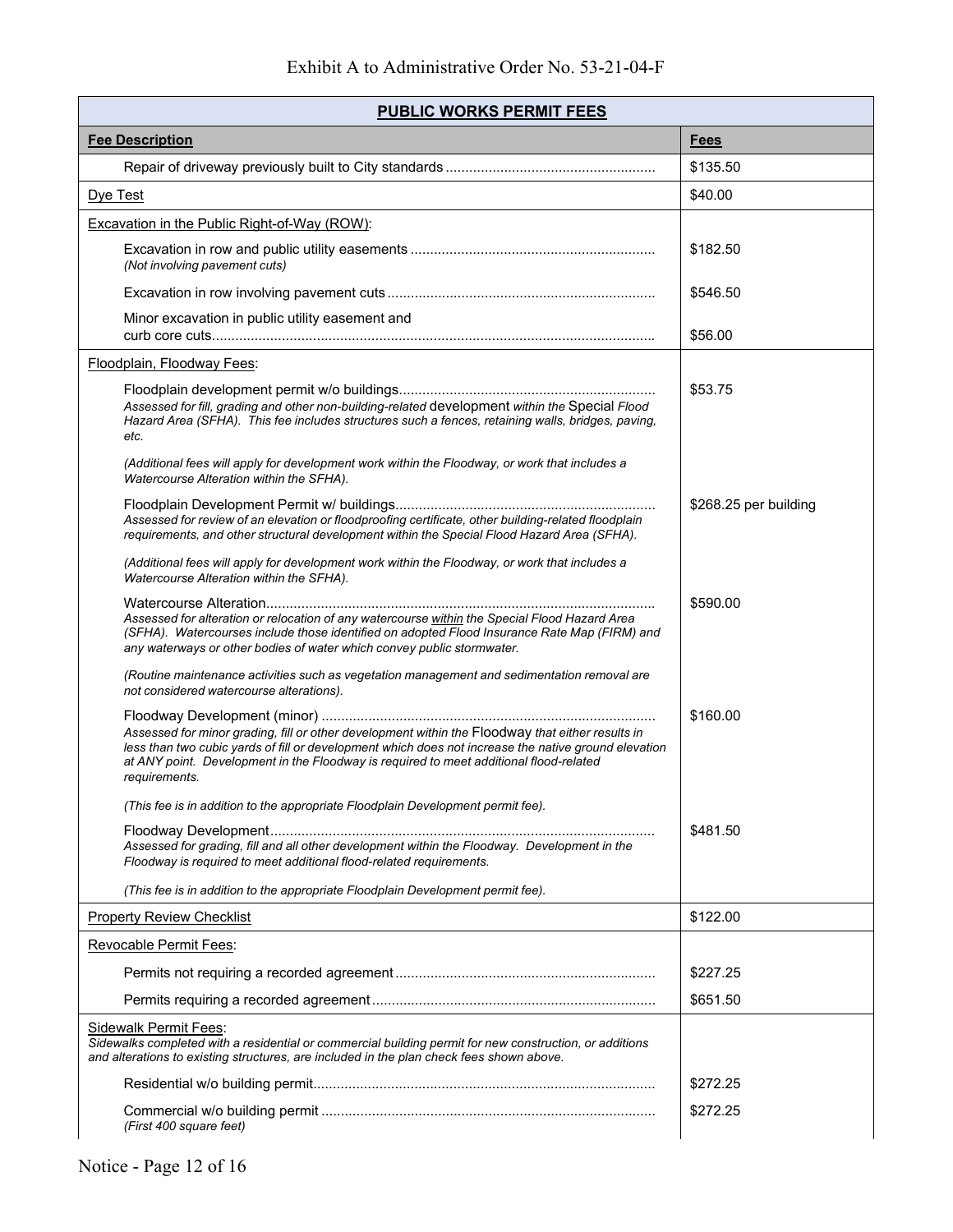| <b>PUBLIC WORKS PERMIT FEES</b>                                                      |                    |
|--------------------------------------------------------------------------------------|--------------------|
| <b>Fee Description</b>                                                               | <b>Fees</b>        |
|                                                                                      | \$0.13/square foot |
|                                                                                      | \$174.75           |
| Temporary Right-of-Way (ROW) Use:                                                    |                    |
|                                                                                      | \$62.75            |
|                                                                                      | \$0.06             |
| (First 6 months)                                                                     | \$0.18             |
| (Each additional month after first 6)                                                | \$0.06             |
|                                                                                      | \$102.00           |
|                                                                                      | \$34.00/day        |
| See also "Inspection Fees" and "Miscellaneous Fees" at the end of this fee schedule. |                    |

| <b>ZONING PERMIT FEES</b>                                                                                                                                                                                                                                                                                                                                                                                                                                                    |                                                                                  |
|------------------------------------------------------------------------------------------------------------------------------------------------------------------------------------------------------------------------------------------------------------------------------------------------------------------------------------------------------------------------------------------------------------------------------------------------------------------------------|----------------------------------------------------------------------------------|
| <b>Fee Description</b>                                                                                                                                                                                                                                                                                                                                                                                                                                                       | <b>Fees</b>                                                                      |
| Plan Check Fees:                                                                                                                                                                                                                                                                                                                                                                                                                                                             |                                                                                  |
|                                                                                                                                                                                                                                                                                                                                                                                                                                                                              | 45% of bldg permit fee<br>when zoning plan review is<br>performed                |
|                                                                                                                                                                                                                                                                                                                                                                                                                                                                              | 35% of bldg permit fee<br>when zoning plan review is<br>performed                |
| Special Development Standards Review<br>Assessment includes, but is not limited to: properties with a zoning overlay, properties with special<br>development standards applied through an approved land use application, properties that have non-<br>conforming use or structure issues, properties with an historic designation, if the property zoning requires<br>unique development standards, and if any document is required to be recorded to address zoning issues. | \$107.60/hr (minimum<br>charge \$53.80, maximum<br>charge \$322.80)              |
| <b>Additional Plan Review Fee</b><br>For consultation, coordination and inquiries related to changes, additions or revisions after initial<br>application submittal.                                                                                                                                                                                                                                                                                                         | \$107.60/hr (minimum<br>charge \$53.80)                                          |
| <b>Cell Tower Consultant Fee</b><br>Fee methodology based on EC 9.5750(11).                                                                                                                                                                                                                                                                                                                                                                                                  | \$525.00 deposit. Total cost<br>will be based on City's<br>actual cost to retain |
| Deposit required at time of application.                                                                                                                                                                                                                                                                                                                                                                                                                                     | consultant                                                                       |
| <b>Land Use Compatibility:</b><br>Department of Environmental Quality, Department of Motor Vehicles, and Oregon Liquor Control<br>Commission review)                                                                                                                                                                                                                                                                                                                         |                                                                                  |
|                                                                                                                                                                                                                                                                                                                                                                                                                                                                              | \$53.75                                                                          |
|                                                                                                                                                                                                                                                                                                                                                                                                                                                                              | \$53.75                                                                          |
| Variances:<br>Does not include recording fees                                                                                                                                                                                                                                                                                                                                                                                                                                |                                                                                  |
|                                                                                                                                                                                                                                                                                                                                                                                                                                                                              | \$710.75                                                                         |
|                                                                                                                                                                                                                                                                                                                                                                                                                                                                              | \$710.75                                                                         |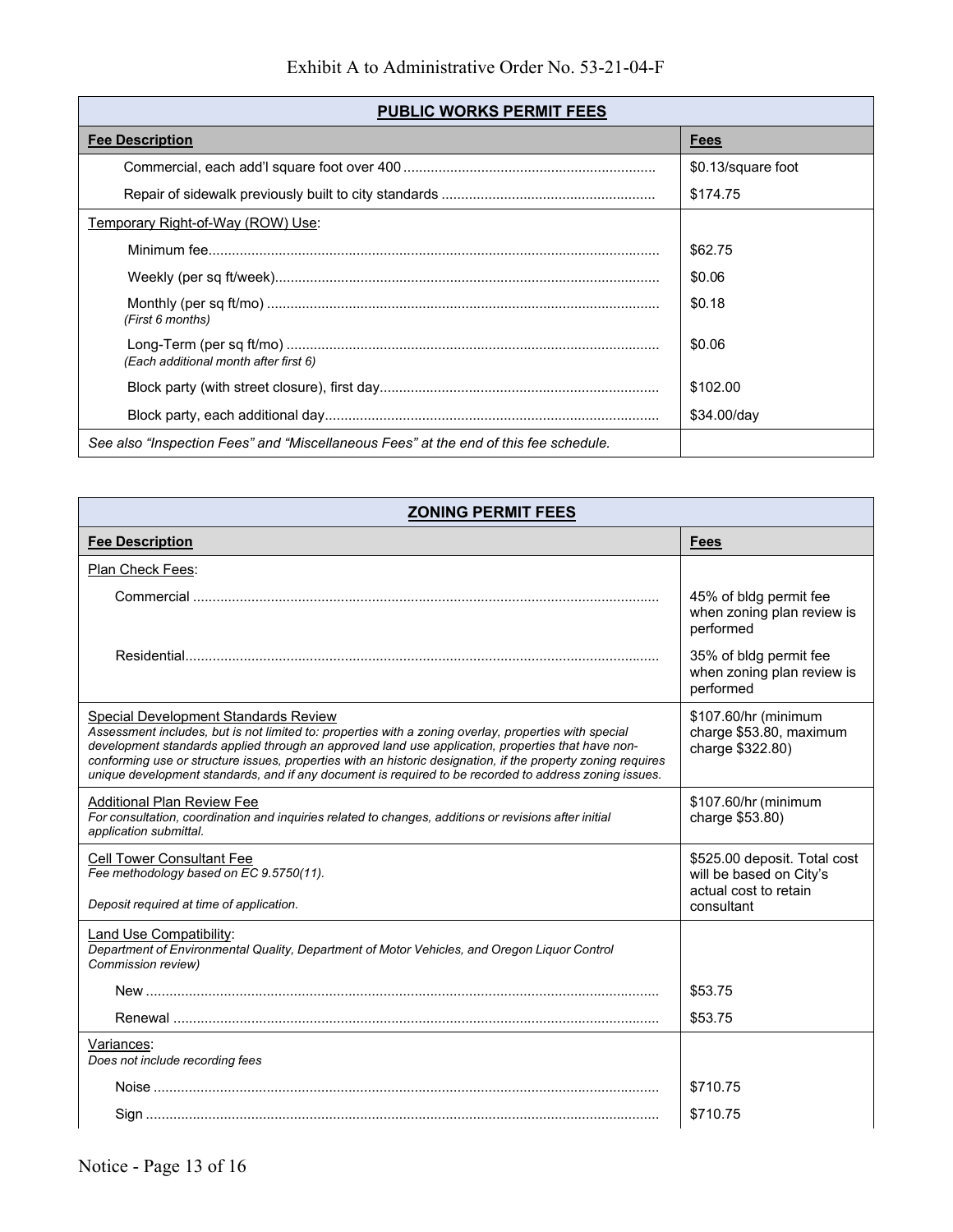| <b>ZONING PERMIT FEES</b>                                                            |                                         |
|--------------------------------------------------------------------------------------|-----------------------------------------|
| <b>Fee Description</b>                                                               | <b>Fees</b>                             |
|                                                                                      | \$710.75                                |
| <b>Zoning Inspection Fee</b>                                                         | \$107.60                                |
| <b>Zoning Verification</b><br>(Minimum charge 1/2 hour)                              | \$107.60/hr (minimum<br>charge \$53.80) |
| See also "Inspection Fees" and "Miscellaneous Fees" at the end of this fee schedule. |                                         |

| <b>SIGN PERMIT FEES</b>                                                                                                                                              |                                                                 |
|----------------------------------------------------------------------------------------------------------------------------------------------------------------------|-----------------------------------------------------------------|
| <b>Fee Description</b>                                                                                                                                               | Fees                                                            |
| <b>Sign Plan Check Fees:</b>                                                                                                                                         |                                                                 |
|                                                                                                                                                                      | \$77.25                                                         |
|                                                                                                                                                                      | \$128.75                                                        |
|                                                                                                                                                                      | \$191.50                                                        |
|                                                                                                                                                                      | \$322.25 per sign face                                          |
| Sign Permit Fees:                                                                                                                                                    |                                                                 |
|                                                                                                                                                                      | \$128.75                                                        |
|                                                                                                                                                                      | \$256.75                                                        |
|                                                                                                                                                                      | \$643.00                                                        |
|                                                                                                                                                                      | \$1285.00 per sign                                              |
| (Additional review is required under the building code for free-standing signs and wall signs).                                                                      |                                                                 |
| <b>Building Code Requirements:</b>                                                                                                                                   |                                                                 |
|                                                                                                                                                                      | \$127.50 (\$77.25 sign fee +<br>65% plan review of \$50.25)     |
|                                                                                                                                                                      | \$255.00 (\$154.50 sign fee +<br>65% plan review of<br>\$100.50 |
| <b>Additional Plan Review Fee</b><br>For consultation, coordination and inquiries related to changes, additions or revisions after initial<br>application submittal. | \$107.60/hr (minimum<br>charge \$53.80)                         |
| See also "Inspection Fees" and "Miscellaneous Fees" at the end of this fee schedule.                                                                                 |                                                                 |

| <b>INSPECTION PERMIT FEES</b>                                                                  |                                         |
|------------------------------------------------------------------------------------------------|-----------------------------------------|
| <b>Fee Description</b>                                                                         | <b>Fees</b>                             |
| Inspections for Which No Fee is Specifically Indicated<br>Assessed under Eugene Code 8.005(14) | \$107.60/ea                             |
| Inspections Outside of Normal Business Hours                                                   | \$107.60/hr (minimum<br>charge \$53.80) |
| <b>Reinspection Fee</b>                                                                        | \$107.60/ea                             |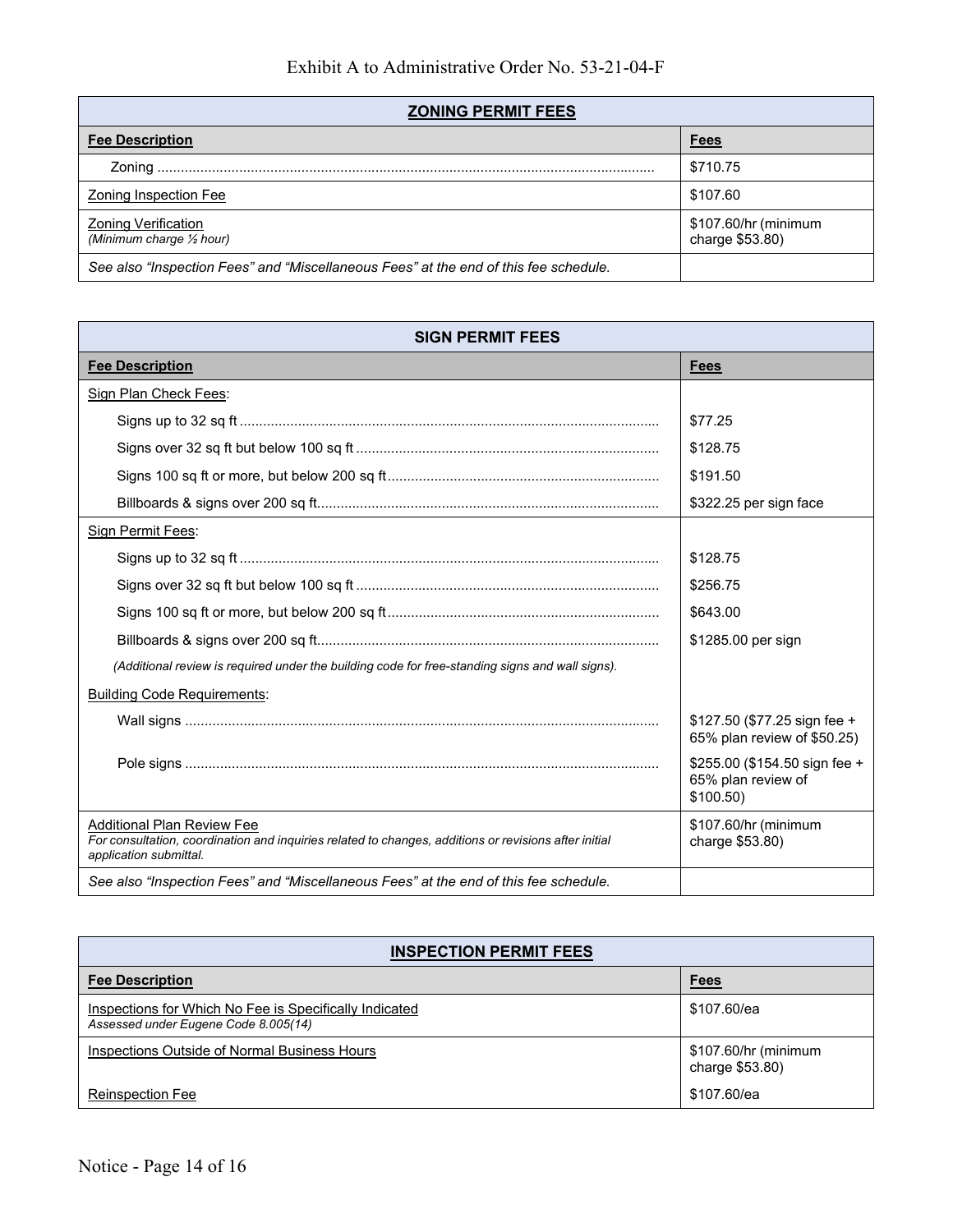| <b>MISCELLANEOUS FEES</b>                                                                                                                                                                                                                                    |                                                                                                    |
|--------------------------------------------------------------------------------------------------------------------------------------------------------------------------------------------------------------------------------------------------------------|----------------------------------------------------------------------------------------------------|
| <b>Fee Description</b>                                                                                                                                                                                                                                       | <b>Current Fees</b>                                                                                |
| Appeal of a Decision of the City Manager or Designee<br>Where an appeal is specifically authorized under chapters 6, 8 or 9 of Eugene Code, 1971                                                                                                             | \$250.00                                                                                           |
| <b>Expired Application Processing Fee</b><br>Hourly rate charged for actual time spent processing and reviewing applications for permits that are never<br>issued.                                                                                           | \$107.60/hr                                                                                        |
| Credit is given for paid plan check fees.                                                                                                                                                                                                                    |                                                                                                    |
| Non-Sufficient Funds (NSF) Check Processing Fee                                                                                                                                                                                                              | Charged in accordance with<br>City of Eugene admin order<br>establishing NSF fee                   |
| Permit Renewal (Expired Permit Reinstatement Fee)<br>Fee for renewal of a permit that has been expired for one year or less, provided no changes have been<br>made in the original plans and specifications for the work. A permit may only be renewed once. | $\frac{1}{2}$ of total permit fees using<br>permit rates at time of<br>renewal                     |
| Permits that have been expired longer than one year cannot be renewed, you must reapply for new<br>permits.                                                                                                                                                  |                                                                                                    |
| Hourly rate charged for research, travel time and time spent on site ensuring fire and life safety<br>requirements are satisfied.                                                                                                                            | \$107.60/hr (minimum<br>charge \$53.80)                                                            |
| Fee is in addition to permit renewal fee.                                                                                                                                                                                                                    |                                                                                                    |
| <b>Record Searches</b>                                                                                                                                                                                                                                       | Research and copy fees<br>charged in accordance with<br>City of Eugene Public<br>Records fee order |
| <b>Refund Processing Fee</b><br>Refund limited to 80% unless fee was erroneously charged.                                                                                                                                                                    | Fee is 20% of permit and<br>plan check fees.                                                       |
|                                                                                                                                                                                                                                                              | Amount refundable is 80%<br>of the permit and plan<br>check fees.                                  |
|                                                                                                                                                                                                                                                              | No portion of the admin fee<br>will be refunded.                                                   |
| <b>Reports from Permit Tracking System:</b>                                                                                                                                                                                                                  |                                                                                                    |
|                                                                                                                                                                                                                                                              | Charged in accordance with<br>City of Eugene Public<br>Records fee order                           |
| (Minimum 1/2 hour)                                                                                                                                                                                                                                           | Charged in accordance with<br>City of Eugene Public<br>Records fee order                           |

| Work Without Permit Fee<br>Assessed for work started before obtaining permits.                                                                                   |             |
|------------------------------------------------------------------------------------------------------------------------------------------------------------------|-------------|
| Hourly rate charged for research, travel time and time spent investigating work activities begun<br>before obtaining permits. Fee is in addition to permit fees. | \$107.60/hr |